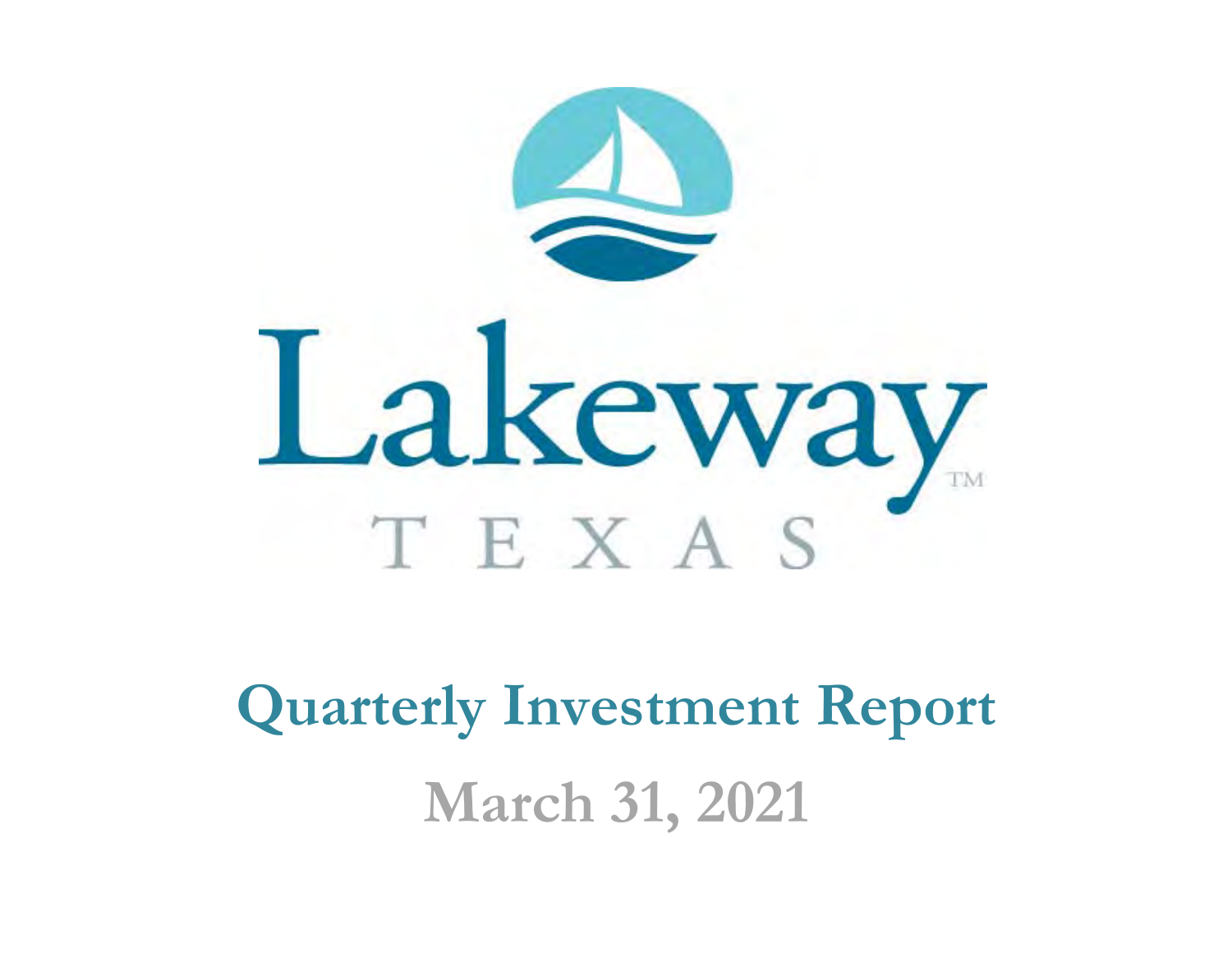

The information within comprises the quarterly investment report for the City of Lakeway, Texas for the quarter ended March 31, 2021.  $H^{\prime}$ 

The undersigned investment officers acknowledge that the City's investment portfolio has been and is currently in compliance with the policies and strategies contained in the City's investment policy as adopted by Resolution 2020-09-21-01 and is in compliance with the requirements of the Public Funds Investment Act of the State of Texas.

Shereen Gendy

**Finance Director** 

Joseph Molis **Assistant City Manager** 

Julie Oakley **City Manager**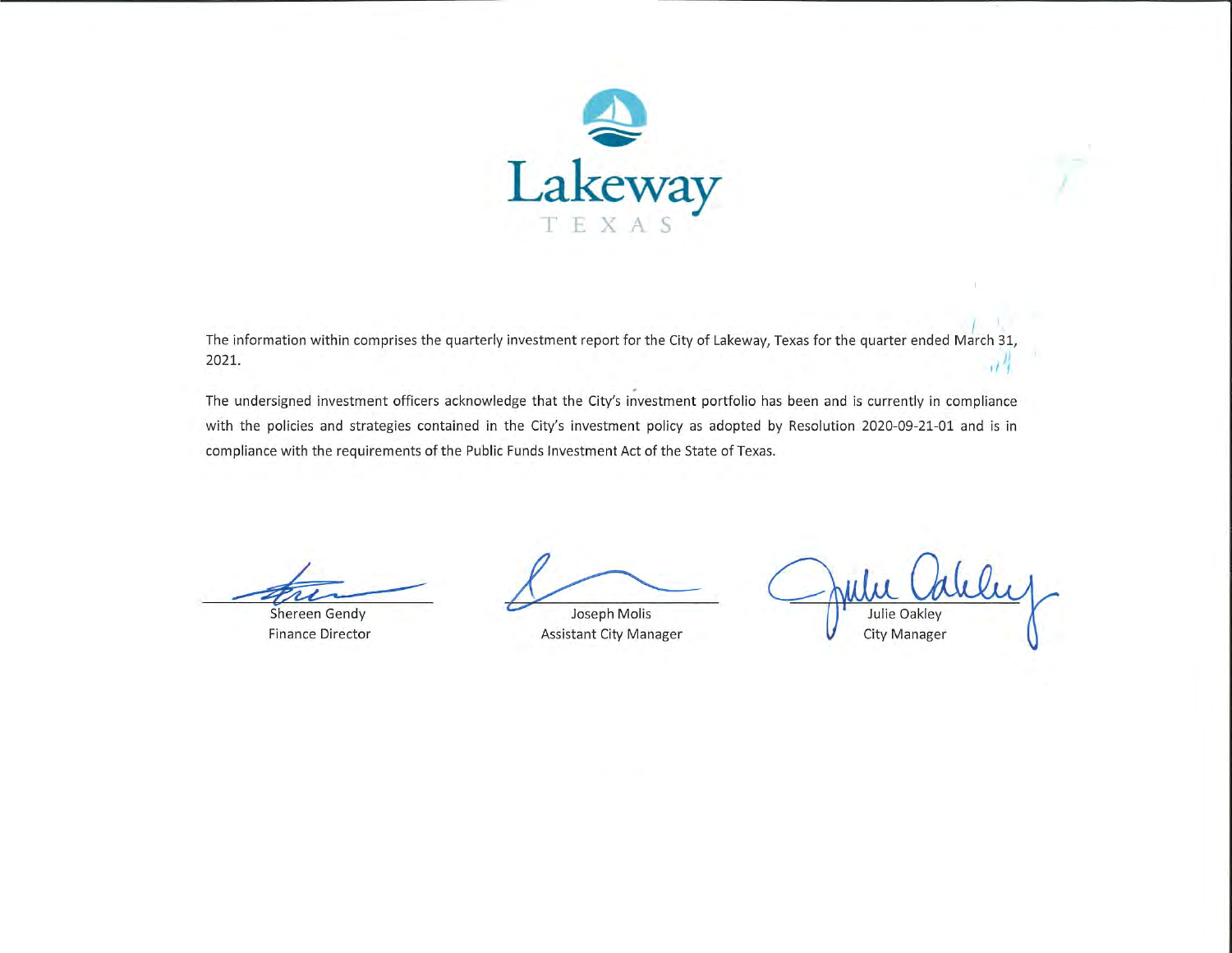

Honorable Mayor Cox and City Council Members:

The Quarterly Investment Report for the City of Lakeway, Texas, (the City) for the quarter ended March 31, 2021, is hereby submitted.

Throughout the quarter, the City's investments in TexPool earned \$1,506 at an interest rate ranging from 0.02%‐0.08%. TexPool interest rate has been declining resulting in rates below the depository rate at Prosperity Bank of 0.25%. The City's investment in CDs earned a total of \$2,648 in interest for the quarter.

The deposits at Prosperity Bank are <sup>a</sup> demand deposit checking account and thus not considered an investment. As <sup>a</sup> result, the interest earned on the checking account is not included in the accompanying schedules.

The bank account and the CDs are insured by <sup>a</sup> combination of FDIC insurance and pledged securities which are maintained at the Federal Home Loan Bank of Dallas. TexPool's liquid asset portfolio seeks to maintain <sup>a</sup> net asset value of \$1.00 per unit invested to preserve the principal of all pool participants.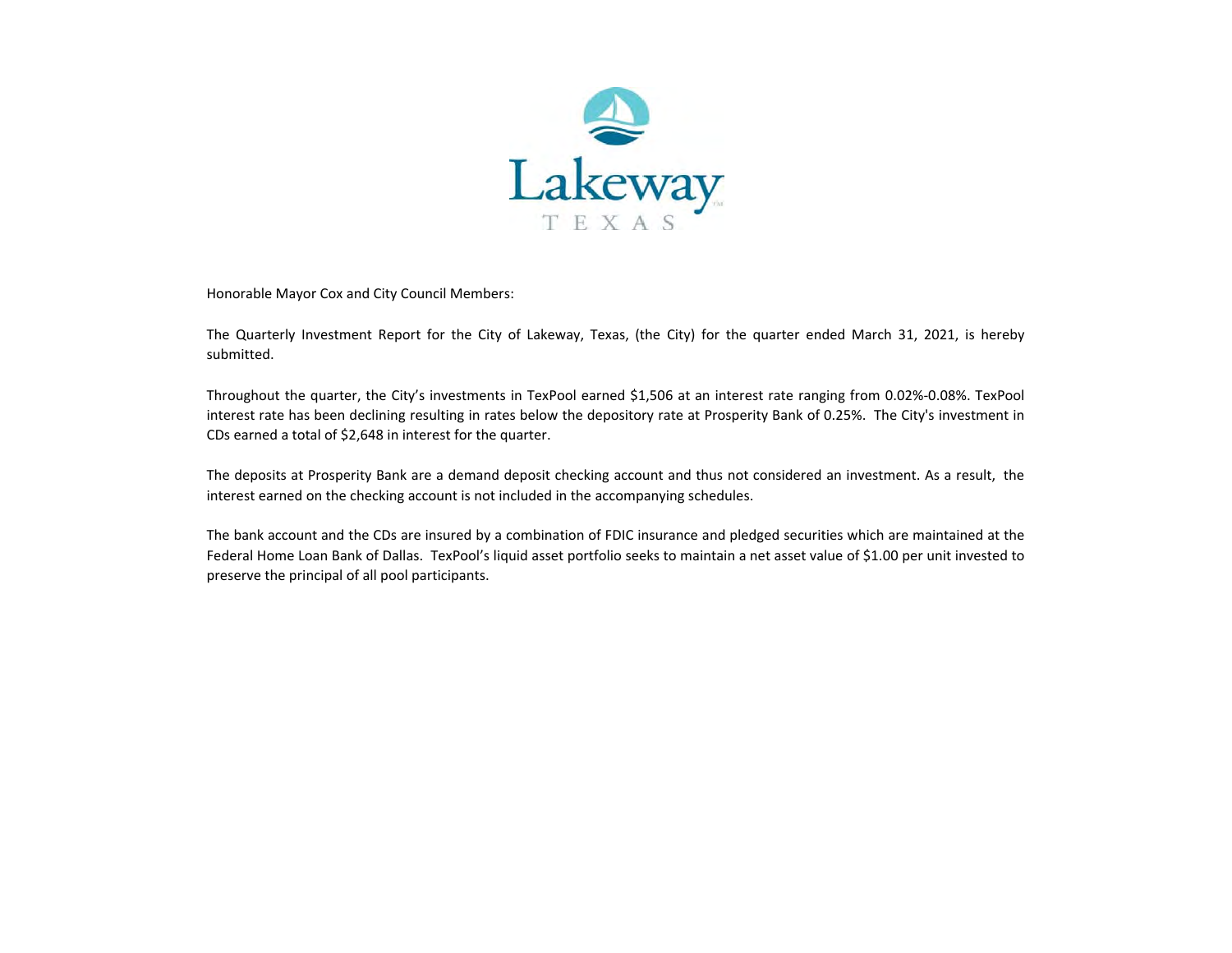### **CITY OF LAKEWAY, TEXAS INVESTMENT PORTFOLIO SUMMARY FOR THE QUARTER ENDED MARCH 31, 2021**

|                                                                       |  | <b>VALUE BY TYPE OF INVESTMENT</b>                       |                                                              |         |                                   |           |  |                                                            |  |
|-----------------------------------------------------------------------|--|----------------------------------------------------------|--------------------------------------------------------------|---------|-----------------------------------|-----------|--|------------------------------------------------------------|--|
| <b>FUND</b>                                                           |  | <b>INVESTMENT</b><br>POOL (TEXPOOL)<br>$0.02\% - 0.08\%$ | <b>CERTIFICATE OF</b><br><b>DEPOSIT</b><br>$0.40\% - 2.10\%$ |         | <b>TOTAL</b><br><b>INVESTMENT</b> |           |  | <b>INTEREST</b><br><b>EARNED FOR THE</b><br><b>QUARTER</b> |  |
| <b>GENERAL FUND</b>                                                   |  | 6,139,224                                                |                                                              | 751,315 |                                   | 6,890,539 |  | 3,209                                                      |  |
| <b>DEBT FUND</b>                                                      |  | 82                                                       |                                                              | -       |                                   | 82        |  |                                                            |  |
| <b>SPECIAL REVENUE FUNDS</b>                                          |  | 3,932,106                                                |                                                              |         |                                   | 3,932,106 |  | 457                                                        |  |
| <b>CAPITAL PROJECTS FUNDS</b>                                         |  | 3,794,218                                                |                                                              |         |                                   | 3,794,218 |  | 441                                                        |  |
| <b>PROPRIETARY FUND</b>                                               |  | 400,358                                                  |                                                              |         |                                   | 400,358   |  | 47                                                         |  |
| <b>TOTAL</b> \$                                                       |  | 14,265,988                                               |                                                              | 751,315 |                                   |           |  |                                                            |  |
| <b>TOTAL INVESTMENT PORTFOLIO AND INTEREST EARNED AS OF 3/31/2021</b> |  | 15,017,303                                               |                                                              | 4,154   |                                   |           |  |                                                            |  |

\* Benchmark: 13 week Treasury Bill (0.01% - 0.09%)

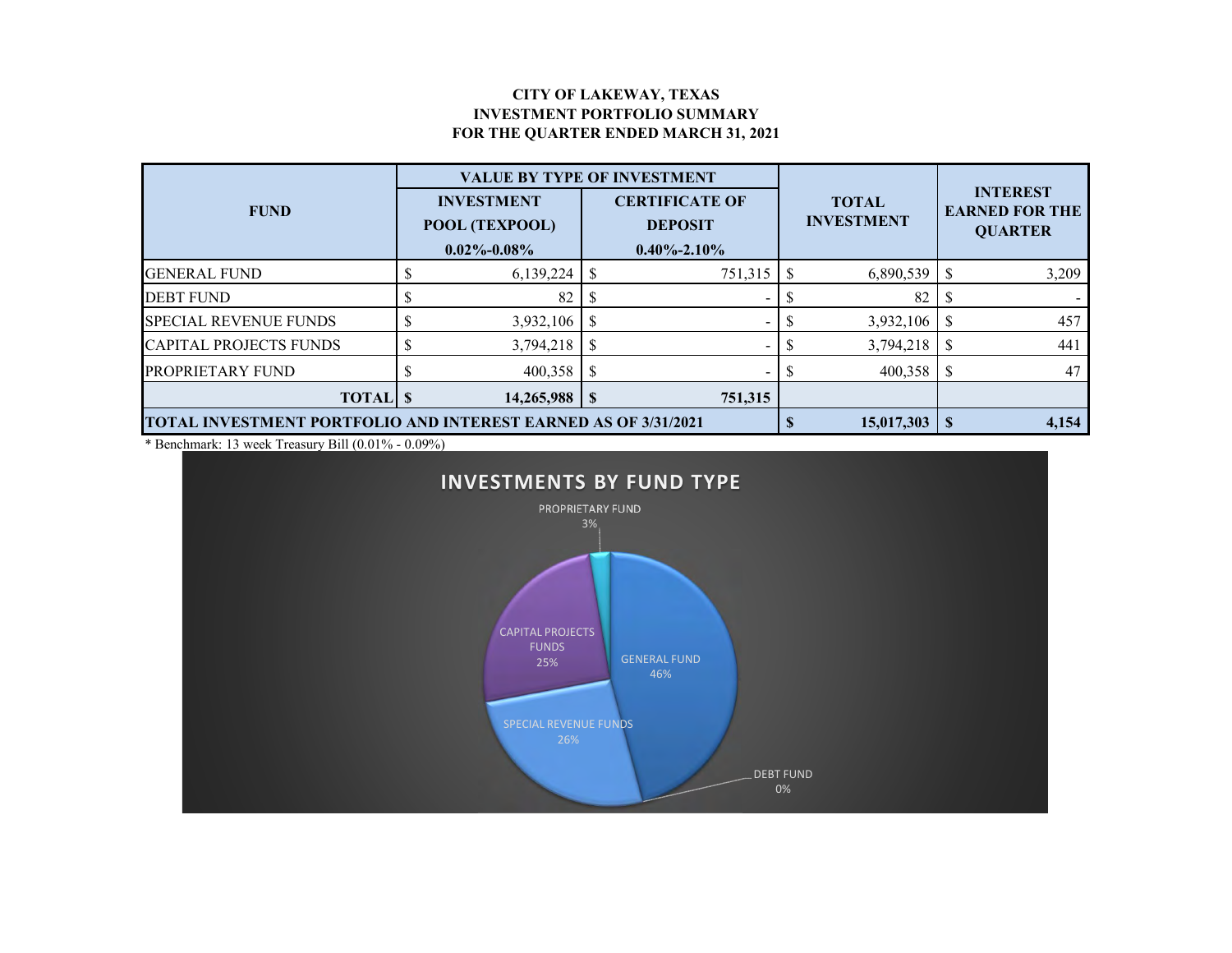### **GENERAL FUNDINVESTMENT PORTFOLIO BY TYPE OF INVESTMENTFOR THE QUARTER ENDED MARCH 31, 2021**

| <b>INVESTMENT POOL</b>               |  |                  |   |                          |                   |                                  |           |                             |           |                               |  |
|--------------------------------------|--|------------------|---|--------------------------|-------------------|----------------------------------|-----------|-----------------------------|-----------|-------------------------------|--|
| <b>DATE</b>                          |  | <b>PURCHASED</b> |   | <b>REDEEMED</b>          |                   | <b>NET ASSET</b><br><b>VALUE</b> |           | <b>FACE</b><br><b>VALUE</b> |           | <b>MARKET</b><br><b>VALUE</b> |  |
| 12/31/2020                           |  |                  |   |                          | 1.00 <sup>T</sup> | S                                | 3,638,662 |                             | 3,638,662 |                               |  |
| 1/31/2021                            |  | 2,500,261        |   |                          | 1.00              | S                                | 6,138,923 |                             | 6,138,923 |                               |  |
| 2/28/2021                            |  | 203              | S | ۰                        | 1.00              | <sup>\$</sup>                    | 6,139,126 |                             | 6,139,126 |                               |  |
| 3/31/2021                            |  | 98               |   | $\overline{\phantom{a}}$ | 1.00              | <sup>\$</sup>                    | 6,139,224 |                             | 6,139,224 |                               |  |
|                                      |  |                  |   |                          |                   |                                  |           |                             |           |                               |  |
| <b>TOTAL TEXPOOL AS OF 3/31/2021</b> |  |                  |   |                          |                   |                                  |           |                             | 6,139,224 |                               |  |

| <b>CERTIFICATES OF DEPOSIT</b>                       |                        |                                |              |                             |                               |         |  |  |  |  |
|------------------------------------------------------|------------------------|--------------------------------|--------------|-----------------------------|-------------------------------|---------|--|--|--|--|
| <b>PURCHASE</b><br><b>DATE</b>                       | <b>BANK/TERM</b>       | <b>MATURITY</b><br><b>DATE</b> | <b>YIELD</b> | <b>FACE</b><br><b>VALUE</b> | <b>MARKET</b><br><b>VALUE</b> |         |  |  |  |  |
| 1/28/2020                                            | Anthem Bank - 18 Mo    | 7/28/2021                      | 2.08%        |                             |                               | 250,976 |  |  |  |  |
| 1/15/2020                                            | Southstar Bank - 18 Mo | 7/15/2021                      | $2.10\%$     | 245,000                     |                               | 251,216 |  |  |  |  |
| 2/14/2021                                            | Commerce - 6 Mo        | 8/14/2021                      | $0.40\%$ \$  |                             |                               | 249,123 |  |  |  |  |
| <b>TOTAL CERTIFICATES OF DEPOSIT AS OF 3/31/2021</b> |                        |                                |              |                             |                               |         |  |  |  |  |

### **TOTAL GENERAL FUND INVESTMENT PORTFOLIO AS OF 3/31/2021**

**\$ 6,890,539**

| <b>CERTIFICATES OF DEPOSIT MATURED DURING THIS QUARTER</b> |                           |                                |              |                             |  |  |  |  |  |
|------------------------------------------------------------|---------------------------|--------------------------------|--------------|-----------------------------|--|--|--|--|--|
| <b>PURCHASE</b><br><b>DATE</b>                             | <b>BANK/TERM</b>          | <b>MATURITY</b><br><b>DATE</b> | <b>YIELD</b> | <b>FACE</b><br><b>VALUE</b> |  |  |  |  |  |
| 1/30/2020                                                  | First United Bank - 14 Mo | 3/30/2021                      | 1.69%        | 245,000                     |  |  |  |  |  |
| 2/13/2020                                                  | Commerce - 12 Mo          | 2/13/2021                      | $1.80\%$     | 245,000                     |  |  |  |  |  |



**Note:** The investment balance increase is due to the investment of property tax revenue.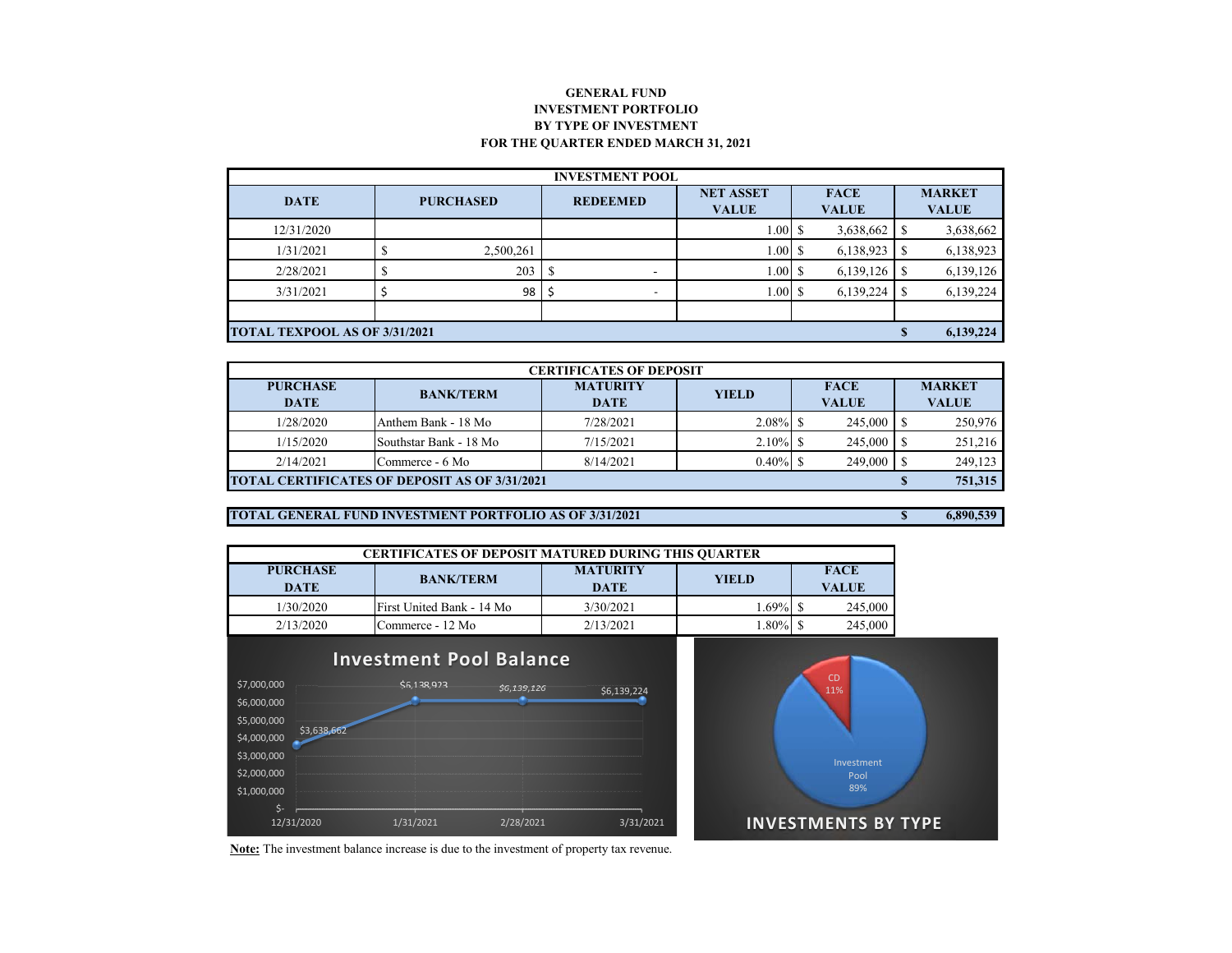## **DEBT SERVICE FUND INVESTMENT PORTFOLIO BY TYPE OF INVESTMENT FOR THE QUARTER ENDED MARCH 31, 2021**

| <b>INVESTMENT POOL</b>                         |                  |                 |                                  |                             |                               |  |  |  |  |  |
|------------------------------------------------|------------------|-----------------|----------------------------------|-----------------------------|-------------------------------|--|--|--|--|--|
| <b>DATE</b>                                    | <b>PURCHASED</b> | <b>REDEEMED</b> | <b>NET ASSET</b><br><b>VALUE</b> | <b>FACE</b><br><b>VALUE</b> | <b>MARKET</b><br><b>VALUE</b> |  |  |  |  |  |
| 12/31/2020                                     |                  |                 | 1.00S                            | 82                          | 82                            |  |  |  |  |  |
| 1/31/2021                                      |                  | -               | 1.00S                            | 82                          | 82                            |  |  |  |  |  |
| 2/28/2021                                      |                  |                 | 1.00                             | 82                          | 82                            |  |  |  |  |  |
| 3/31/2021                                      |                  |                 | 1.00                             | 82                          | 82                            |  |  |  |  |  |
|                                                |                  |                 |                                  |                             |                               |  |  |  |  |  |
| <b>TOTAL DEBT SERVICE FUND AS OF 3/31/2021</b> | 82               |                 |                                  |                             |                               |  |  |  |  |  |

#### **TOTAL DEBT SERVICE FUND INVESTMENT PORTFOLIO AS OF 3/31/2021\$ 82**



**Note:** Declining interest rates in the pool did not favor increasing investments.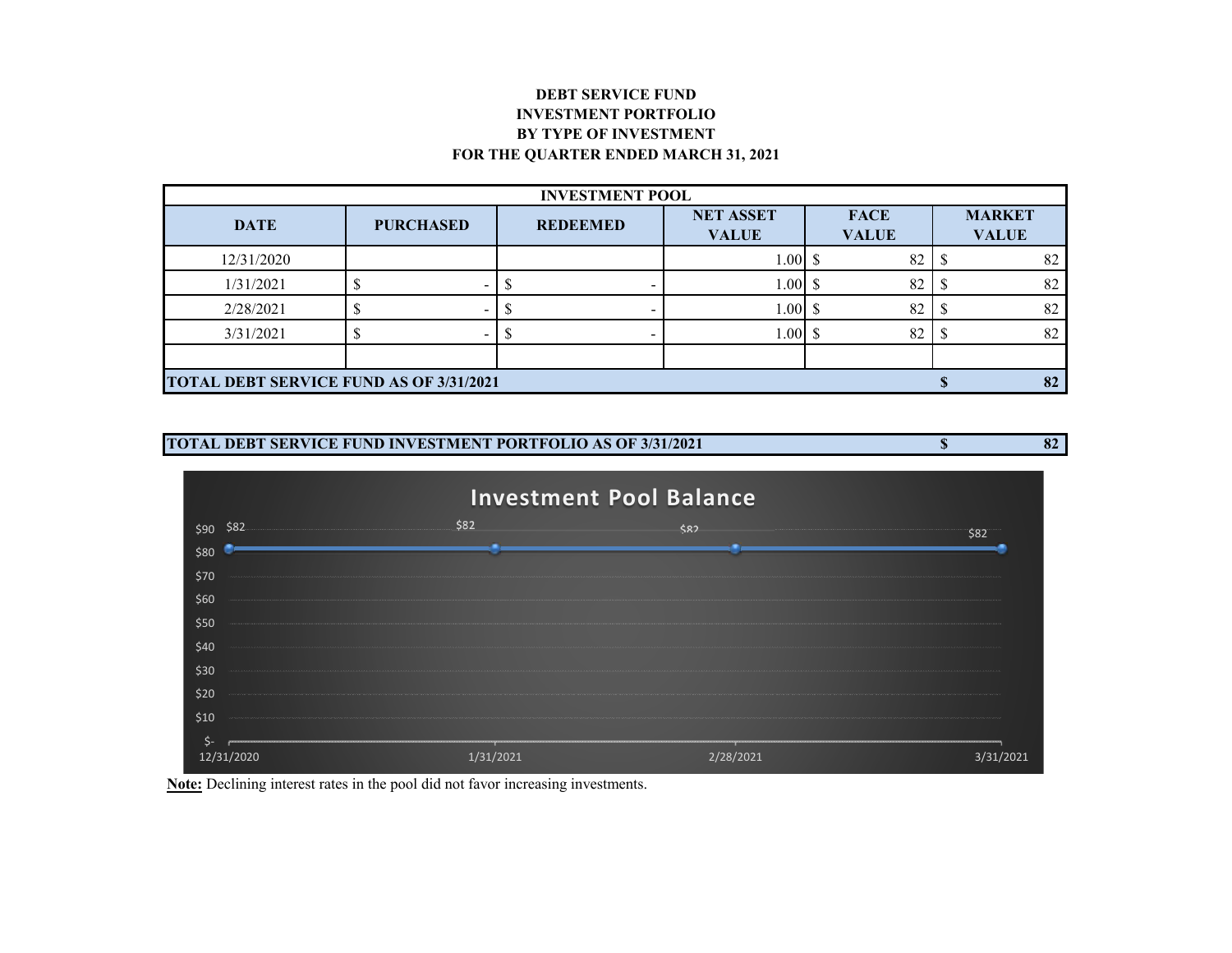## **SPECIAL REVENUE FUNDSINVESTMENT PORTFOLIO BY TYPE OF INVESTMENT FOR THE QUARTER ENDED MARCH 31, 2021**

| <b>INVESTMENT POOL</b>                             |                  |  |                 |                                  |                             |           |  |                               |  |  |
|----------------------------------------------------|------------------|--|-----------------|----------------------------------|-----------------------------|-----------|--|-------------------------------|--|--|
| <b>DATE</b>                                        | <b>PURCHASED</b> |  | <b>REDEEMED</b> | <b>NET ASSET</b><br><b>VALUE</b> | <b>FACE</b><br><b>VALUE</b> |           |  | <b>MARKET</b><br><b>VALUE</b> |  |  |
| 12/31/2020                                         |                  |  |                 | 1.00                             |                             | 3,932,648 |  | 3,932,648                     |  |  |
| 1/31/2021                                          | 265              |  | 1,000           | 1.00                             |                             | 3,931,913 |  | 3,931,913                     |  |  |
| 2/28/2021                                          | 130              |  |                 | 1.00                             |                             | 3,932,043 |  | 3,932,043                     |  |  |
| 3/31/2021                                          | 63               |  |                 | 1.00                             |                             | 3,932,106 |  | 3,932,106                     |  |  |
|                                                    |                  |  |                 |                                  |                             |           |  |                               |  |  |
| <b>TOTAL SPECIAL REVENUE FUNDS AS OF 3/31/2021</b> |                  |  |                 |                                  |                             |           |  | 3,932,106                     |  |  |





**Note:** The investment balance decrease is to fund the purchase a of new receipt printer for Court.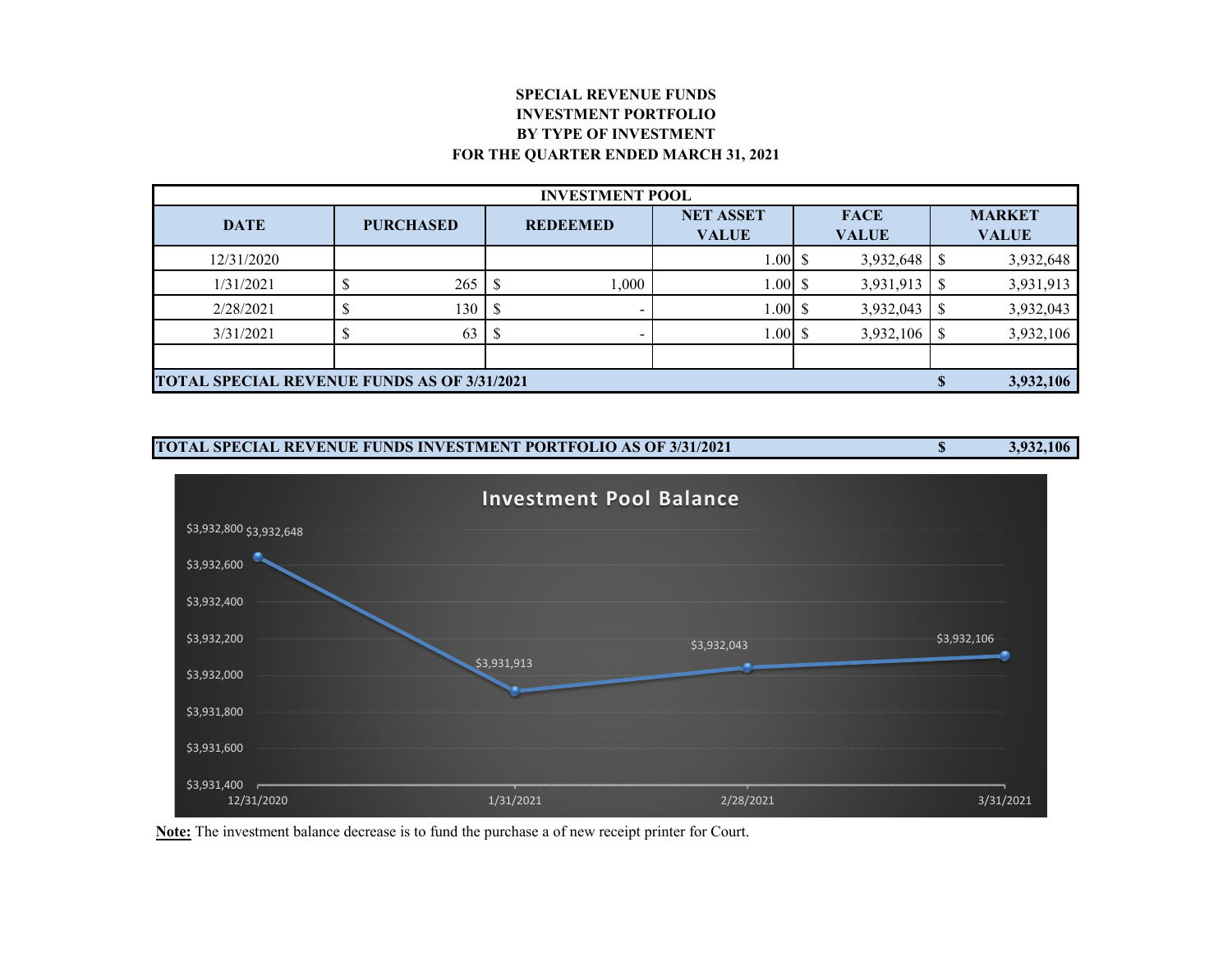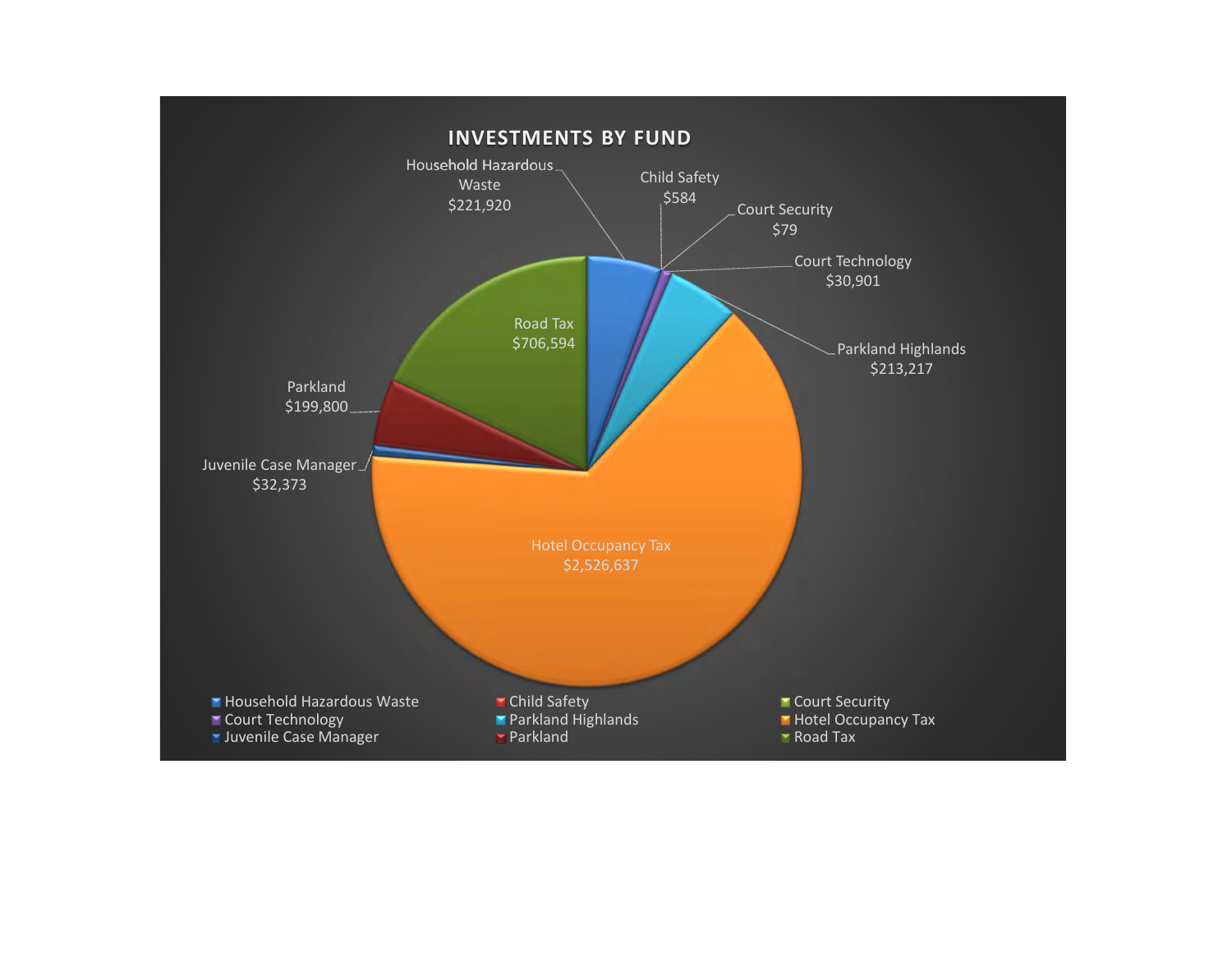## **CAPITAL PROJECTS FUNDSINVESTMENT PORTFOLIO BY TYPE OF INVESTMENT FOR THE QUARTER ENDED MARCH 31, 2021**

| <b>INVESTMENT POOL</b>                             |                  |                 |                                  |                             |                               |  |  |  |  |  |
|----------------------------------------------------|------------------|-----------------|----------------------------------|-----------------------------|-------------------------------|--|--|--|--|--|
| <b>DATE</b>                                        | <b>PURCHASED</b> | <b>REDEEMED</b> | <b>NET ASSET</b><br><b>VALUE</b> | <b>FACE</b><br><b>VALUE</b> | <b>MARKET</b><br><b>VALUE</b> |  |  |  |  |  |
| 12/31/2020                                         |                  |                 | 1.00                             | 3,793,777                   | 3,793,777                     |  |  |  |  |  |
| 1/31/2021                                          | 256              |                 | 1.00 <sub>l</sub>                | 3,794,033<br>S.             | 3,794,033                     |  |  |  |  |  |
| 2/28/2021                                          | 125              |                 | 1.00                             | 3,794,158                   | 3,794,158                     |  |  |  |  |  |
| 3/31/2021                                          | 60               |                 | 1.00                             | 3,794,218<br>S              | 3,794,218                     |  |  |  |  |  |
|                                                    |                  |                 |                                  |                             |                               |  |  |  |  |  |
| <b>TOTAL CAPITAL PROJECTS FUND AS OF 3/31/2021</b> |                  |                 |                                  |                             |                               |  |  |  |  |  |





**Note:** Investment fund relatively stable. The increase is due to interest.